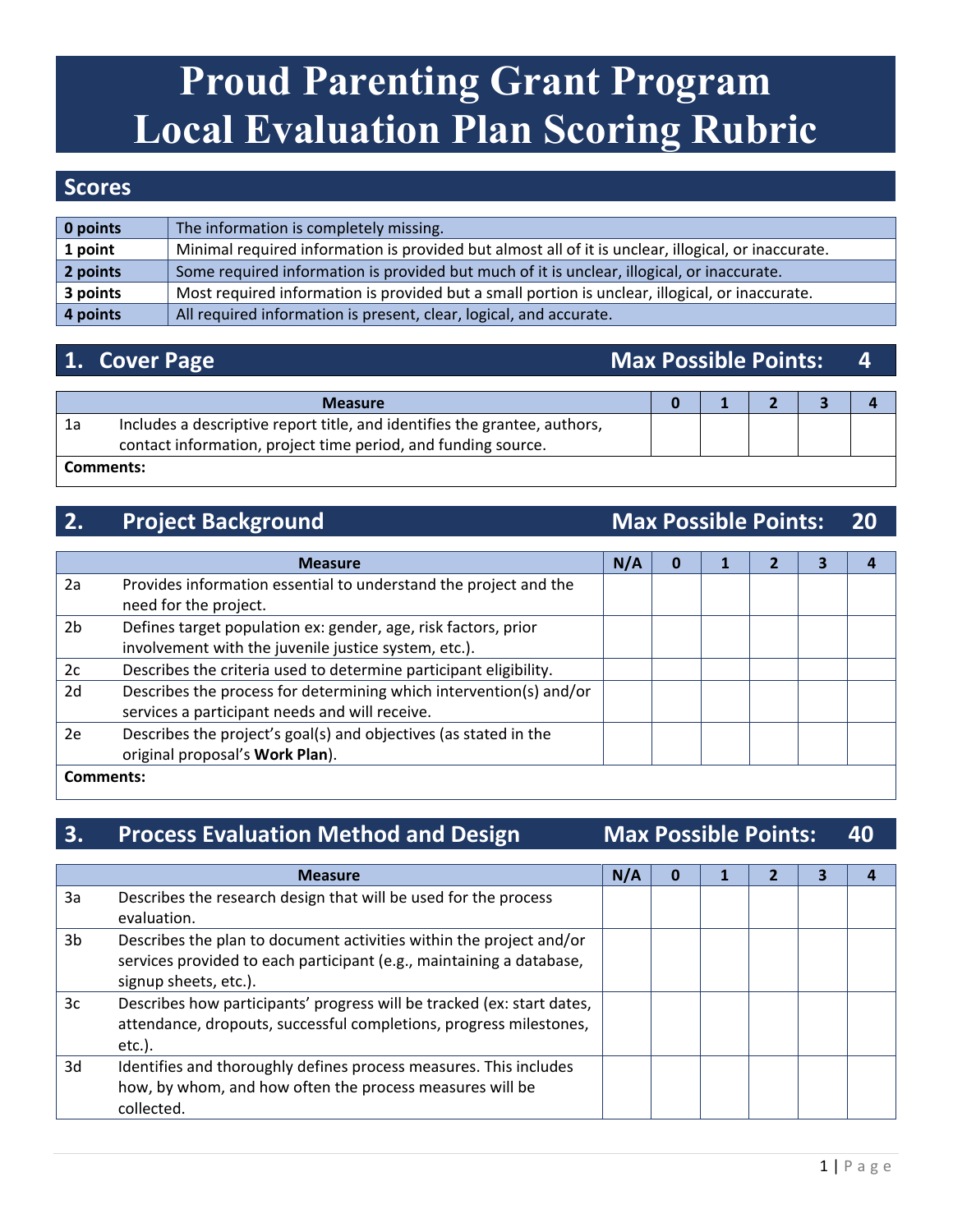| 3e        | Describes how the process data will be collected and the data        |  |  |  |
|-----------|----------------------------------------------------------------------|--|--|--|
|           | source(s) used.                                                      |  |  |  |
| 3f        | Describes the project oversight structure and overall decision-      |  |  |  |
|           | making process for the project.                                      |  |  |  |
| 3g        | Describes how the project components will be monitored,              |  |  |  |
|           | determined effective, and adjusted as necessary.                     |  |  |  |
| 3h        | Describes the plan for documenting activities performed by staff     |  |  |  |
|           | and contracted providers, if applicable.                             |  |  |  |
| 3i        | Describes the procedures which ensure that the project will be       |  |  |  |
|           | implemented to fidelity, when applicable.                            |  |  |  |
| 3i        | Describes how all quantitative and qualitative process data will be  |  |  |  |
|           | analyzed. Includes a description of the statistical tools used to    |  |  |  |
|           | analyze quantitative data (e.g., descriptive statistics, chi-square, |  |  |  |
|           | etc.) and your method used for analyzing qualitative data            |  |  |  |
|           | (identifying themes, content analysis, etc.).                        |  |  |  |
| Comments: |                                                                      |  |  |  |

# **4.** Outcome Evaluation **Max Possible Points: 36**

|                  | <b>Measure</b>                                                        |  |  | 1 | $\overline{2}$ | 3 | 4 |
|------------------|-----------------------------------------------------------------------|--|--|---|----------------|---|---|
| 4a               | Describes the research design that will be used in the outcome        |  |  |   |                |   |   |
|                  | evaluation.                                                           |  |  |   |                |   |   |
| 4b               | Includes a set of evaluation questions. These must include the goals  |  |  |   |                |   |   |
|                  | and objectives from the original proposal, but may also include       |  |  |   |                |   |   |
|                  | more outcome-oriented questions.                                      |  |  |   |                |   |   |
| 4c               | Provides the estimated number of participants expected to receive     |  |  |   |                |   |   |
|                  | each type of intervention/service.                                    |  |  |   |                |   |   |
| 4d               | Provides the criteria for determining participant success in the      |  |  |   |                |   |   |
|                  | project.                                                              |  |  |   |                |   |   |
| 4e               | Thoroughly describes all outcome variables and identifies how they    |  |  |   |                |   |   |
|                  | will be defined and measured (tools/instruments used to collect the   |  |  |   |                |   |   |
|                  | data and frequency of collection).                                    |  |  |   |                |   |   |
| 4f               | Describes how the outcome data will be collected, the timing of       |  |  |   |                |   |   |
|                  | data collection, and the data source(s) used.                         |  |  |   |                |   |   |
| 4g               | Describes how all quantitative and qualitative outcome data will be   |  |  |   |                |   |   |
|                  | analyzed. Describe the statistical tools used to analyze quantitative |  |  |   |                |   |   |
|                  | data (e.g., descriptive statistics, chi-square, etc.) and your method |  |  |   |                |   |   |
|                  | used for analyzing qualitative data (identifying themes, content      |  |  |   |                |   |   |
|                  | analysis, etc.).                                                      |  |  |   |                |   |   |
| 4h               | Describes the strategy for determining whether outcomes are due       |  |  |   |                |   |   |
|                  | to the project and not some other factor(s) unrelated to the project, |  |  |   |                |   |   |
|                  | including a description of a comparison group, when applicable.       |  |  |   |                |   |   |
| 4i               | If multiple types of interventions will be employed, includes a       |  |  |   |                |   |   |
|                  | description of how the separate effects on outcome variables of       |  |  |   |                |   |   |
|                  | each type of the intervention will be determined, if possible.        |  |  |   |                |   |   |
| <b>Comments:</b> |                                                                       |  |  |   |                |   |   |
|                  |                                                                       |  |  |   |                |   |   |